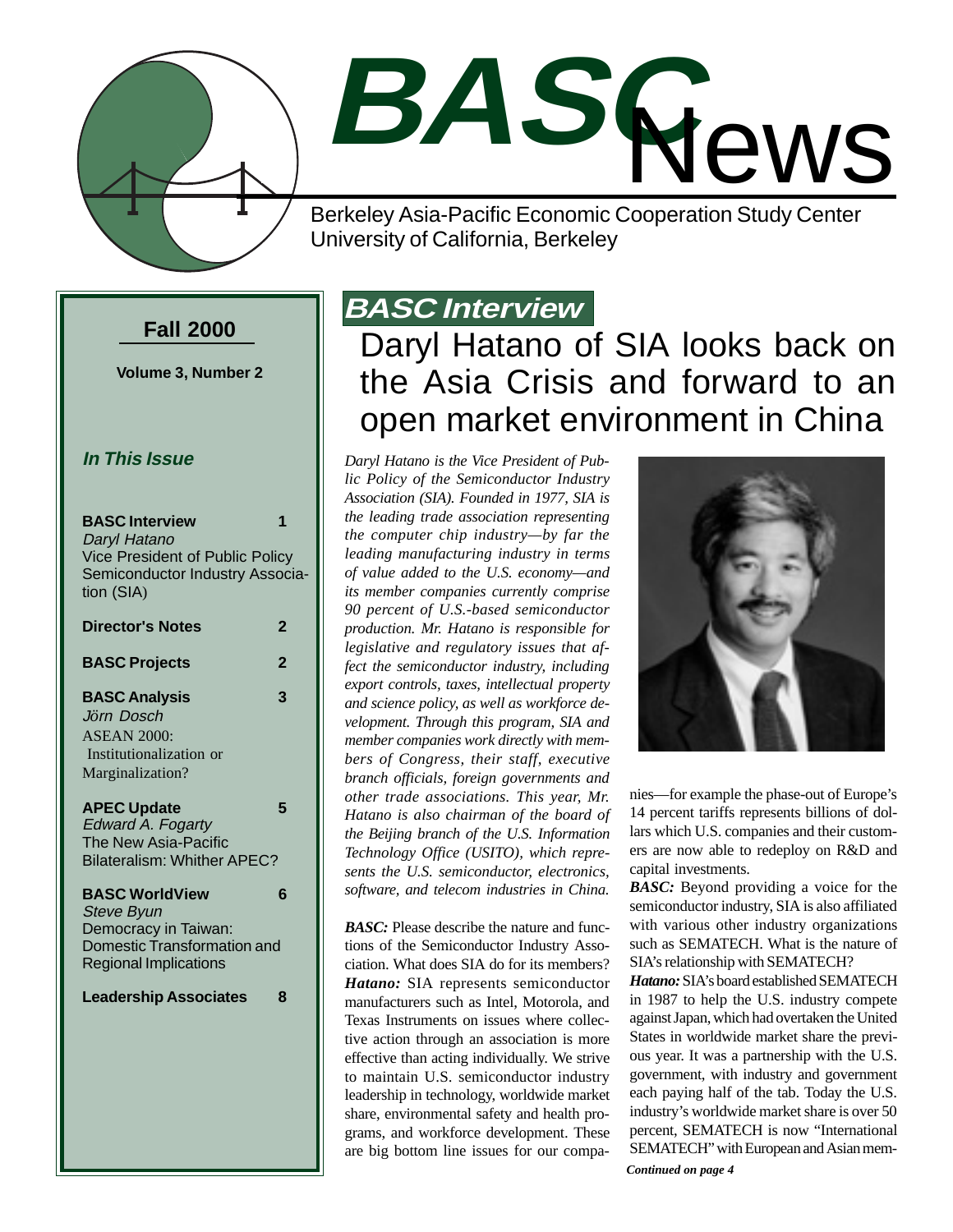### **Director's Notes**

WELCOME TO *BASC News*. In the absence of major developments in the Asia-Pacific region, this issue highlights some of the underlying trends in the region that may be glossed over in the current environment of business-as-usual. And indeed we find that there is much of note going on beneath this relatively placid exterior.

 While this past spring's headlines were dominated by the U.S. bilateral trade relationship with China and increasingly vocal grassroots opposition to trade agreements in general, more subtle developments continue to shape the context of Asia-Pacific and global trade. One critical factor in the balance of support for free trade is the activities of industries themselves. In our *BASC Interview*, Daryl Hatano of the Semiconductor Industry Association provides a lucid account of what the U.S. computer chip industry—a vital industrial sector that depends heavily on international trade—is doing to promote liberalization in Asia as well as the position of U.S. based semiconductor firms in those markets.

 *APEC Update* notes the growing appetite among APEC members for bilateral trade deals—presented as supporting rather than supplanting broader liberalization—in the ab

## **BASC Projects**

In recent months BASC has simultaneously steered ongoing projects toward their successful conclusion and launched new initiatives to broaden the center's research agenda.

The multi-year "Asia Beckons" project, supported by the Japan Foundation Center for Global Partnership, is moving toward its culmination. This project has engaged an international group of scholars and consultants in assessing the Asia strategies and prospects of European, Japanese, and U.S. firms. To date, BASC has convened conferences for participants to discuss Asia strategies for firms based in each of these economies, including a symposium on September 22, 2000 to review the actions of American firms in Asia. A final conference will be held in March 2001 to bring together the three threads of the project, allowing the participating analysts to meet with the academic, policy, and business communities to consider European, Japanese, and American firms from a comparative perspective. These conferences will be followed by the publication in 2001 of three volumes by St. Martin's Press of the main findings.

BASC Director Aggarwal has also un-

sence of trade breakthroughs at the regional or global levels.

 Other developments in the Asia-Pacific region are more broadly political in nature. In *BASC Analysis*, Jörn Dosch considers the centrifugal forces that have recently buffeted the Association of Southeast Asian Nations (ASEAN). Dosch addresses the difficulties facing ASEAN leaders and questions whether the steps they have taken to redress their present difficulties will prove sufficient to resuscitate this organization's sagging fortunes. In *BASC Worldview*, we review some recent work on the implications of the democratization of Taiwan both for the Taiwanese themselves and for Taiwan's strategic relationships in East Asia.

 Meanwhile, more in-depth analysis of these and other issues can be found in the BASC-sponsored journal *Business and Politics*. Vol.2 Issue 1 focuses on the particularly timely subject of campaign finance, with articles that analyze the roles of various corporations and industries in funding parties and candidates in national elections in the United States. Vol.2 Issue 2 features several articles examining the interplay between bureaucracy and industry in various hi-tech sectors. We welcome inquiries on submissions for future issues.

#### **—Vinod K. Aggarwal**

dertaken two new endeavors not specifically centered on the Asia-Pacific region. First, he was recently appointed Chair of the Advisory Board of the California Trade Education Center, an independent research organization that seeks to survey the effects of international trade on California. BASC will work with the Monterey Institute of International Studies, the Centers for International Trade Development, and other colleges in designing and implementing the study.

Second, with the support of the Institute of European Studies at U.C. Berkeley, BASC has initiated a project that will consider "transregionalism" as an emerging level of international trade relations. In particular, it will study the effect on EU trade strategies of the growing importance of new economy firms and the halt in progress in global trade negotiations. Will the EU give priority to "bilateral" relationships with ASEAN+3, Mercosur, and others in the absence of a new WTO round? This project will aim to make an informed speculation on whether incipient EU transregionalism will make a lasting impression on the ever-changing face of international trade.

All BASC projects are open to corporate participation.

# **BASG**News

Published by the Berkeley Asia-Pacific Economic Cooperation Study Center (BASC) 802 Barrows Hall #1970 University of California Berkeley, CA 94720-1970

Tel: 510-643-1071 Fax: 510-643-1746 basc@globetrotter.berkeley.edu http://globetrotter.berkeley.edu/basc

#### **BASC Staff**

*Vinod K. Aggarwal* **Director** 

*Kun-Chin Lin* Project Director and News Editor

*Edward A. Fogarty* Project Director

*Zachary Zwald* Project Director

*Lily Bradley* Research Assistant

*Steve Byun* Research Assistant

*Mary Eddy* Research Assistant

*Faisal Ghori* Research Assistant

*Lisa Ino* Research Assistant

*Justin Kolbeck* Research Assistant

#### **Affiliated Centers**

Institute of Asia Pacific Studies Waseda University, Japan

Eurasia Institute, HEC School of Management, France

Asia-Pacific Research Program University of Mainz, Germany

Nautilus Institute for Security and Sustainable Development Berkeley, California

POLEIS, Bocconi University, Italy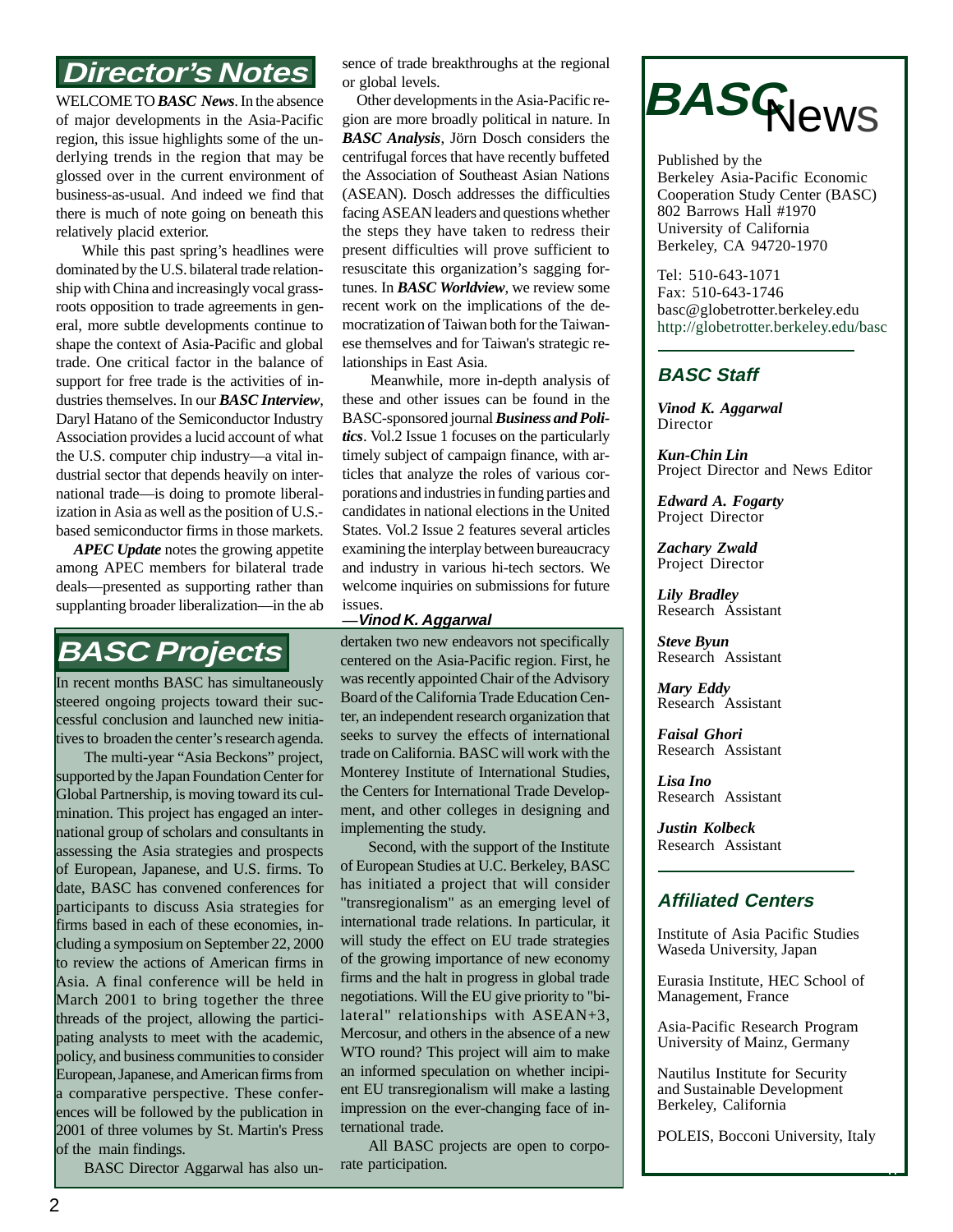## **BASC Analysis** ASEAN 2000: Institutionalization or Marginalization?

#### **By J***ö***rn Dosch**

The Association of Southeast Asian Nations (ASEAN) is suffering an identity crisis. The three years since the Asian crisis have seen the ten member states—Brunei, Cambodia, Indonesia, Laos, Malaysia, Myanmar, Philippines, Singapore, Thailand and Vietnam mired in self-pity and defiant business-asusual. At ASEAN's annual series of high-level meetings in July in Bangkok, Singapore's Foreign Minister S. Jayakumar concluded in an unusually candid way: "We must ask ourselves why the economic recovery has not translated into a restoration of international confidence in ASEAN. We may not like perceptions of ASEAN as being ineffective and a sunset organization... But they are political facts." How has ASEAN, one of the world's most successful regional organizations, developed this so-called "image problem"? And what are ASEAN leaders doing to resolve it?

 Founded in 1967, ASEAN quickly distinguished itself among developing-country organizations through its positive impact on regional peace, political stability and predictability, and economic development. The Asian crisis, however, demonstrated that members' economic success had masked increasing strains within ASEAN. A growing dissensus regarding both internal and external relations has seriously weakened ASEAN's international standing. The recent accession of Vietnam, Laos, Myanmar and Cambodia—despite their economic and political problems—has added to these difficulties, achieving the ASEAN goal of comprising all ten Southeast Asian states at the cost of diminishing internal coherence. ASEAN's woes have encouraged other actors such as the United States and the European Union to curtail their sensitivity to members' views on issues like human rights, "good governance" and development strategies.

 Some key ASEAN officials have accepted the need to review traditional patterns of interaction, even the cardinal principles of strict non-interference and consensus. In 1998, when Thailand's Foreign Minister Surin Pitsuwan proposed replacing the group's non-interference policy with "flexible engagement," most demurred. But the idea has recently gained ground. In Bangkok the foreign ministers formally approved Thailand's proposal for an "ASEAN

Troika," a new mechanism to enable the sitting chair to formally consult with his immediate predecessor and successor to tackle specific problems with regional implications.

 While one of ASEAN's most notable attempts at institutionalized management of regional affairs, the initiative's likely effectiveness remains questionable. Explicitly modeled on the "EU troika," it seems hard to believe that the ASEAN's troika could obtain a similar mandate to act on behalf of all members. If the troika gained the authority to deal with border disputes between members, or even ethnic-religious violence and political instability in Indonesia, ASEAN would become a truly supranational organization. But such a quantum leap in regional integration seems unlikely, at least for now.

 The increasingly assertive new ASEAN members are the least keen on speedy integration. According to the Far Eastern Economic Review, it was Myanmar that most vocally opposed the troika's proposed power of addressing regional crises without a consensus, and pushed hardest to water down the new body's mandate. Similar problems are affecting implementation of the ASEAN Free Trade Area (AFTA): instead of developing a proposal to speed up the process, the Foreign Ministers only recalled an earlier decision to eliminate all import duties on intra-ASEAN trade by 2010 for the six original signatories and by 2015 for Vietnam, Laos, Myanmar and Cambodia "with some flexibility."

 Given these obstacles to liberalized intraregional trade, proponents of integration have sought to focus on the wider East Asian context. To this end, the foreign ministers launched an "ASEAN+3" meeting to confer with their counterparts from China, South Korea and Japan. The meeting represents the most recent evolution of Malaysian Prime Minister Mahathir Mohamad's 1990 proposal of an East Asian Economic Caucus, and was even described by the Straits Times as "a step closer towards a loose East Asian alliance." The only tangible result of the first formal gathering in Bangkok was Japan's announcement of a five-year, \$15 billion plan to help regional countries to develop their information technology infrastructure. Still, ASEAN+3 promises to become an essential part of the association's annual conference alongside the foreign ministers meeting, the Post-Ministerial Conferences with observers such as the United States and the European Union, and the ASEAN Regional Forum (ARF).

 This year's ARF, for its part, will be primarily remembered for the side meeting between Madeleine Albright and Peak Nam-sun, the first between an American secretary of state and a foreign minister of North Korea. The Bangkok meetings also marked East Timor's debut on the world stage, with Jose Ramos-Horta, Xanana Gusmao and others attending the conferences as special guests of the Thai government. Still, despite its important role in an institution-poor region, ARF has not proved pivotal in resolving regional conflicts in Korea and Indonesia, and was not even involved in the bilateral side meetings that overshadowed the actual ASEAN-sponsored multilateral events.

 In Bangkok ASEAN missed an opportunity to take an historic step toward greater institutionalization. While many were aware of the organization's shortcomings and willing to discuss how to overcome them, caution prevailed. For the most part the Bangkok communiqués, which stressed "prepar[ing] the region for the complexities and magnitude of globalization" and reaffirmed "South-South Cooperation as an essential mechanism for promoting the sustainable economic self-support among developing countries," appear as vague and empty as previous such pronouncements.

 It is useful in certain situations of international cooperation to avoid effective rules and procedures and instead to promote nonbinding "soft" institutions and informal means of consensus-building. The emergence of ASEAN in the 1960s and 1970s is a case in point. But if today's ASEAN is to overcome its recent dithering and become a "concert of relevance, dynamism and coherence," as Thai Prime Minister Chuan Leekpai put it, it needs to take serious steps toward becoming a deeper, more tightly integrated organization.  $\bullet$ 

*Jörn Dosch is a lecturer at the University of Leeds, UK.*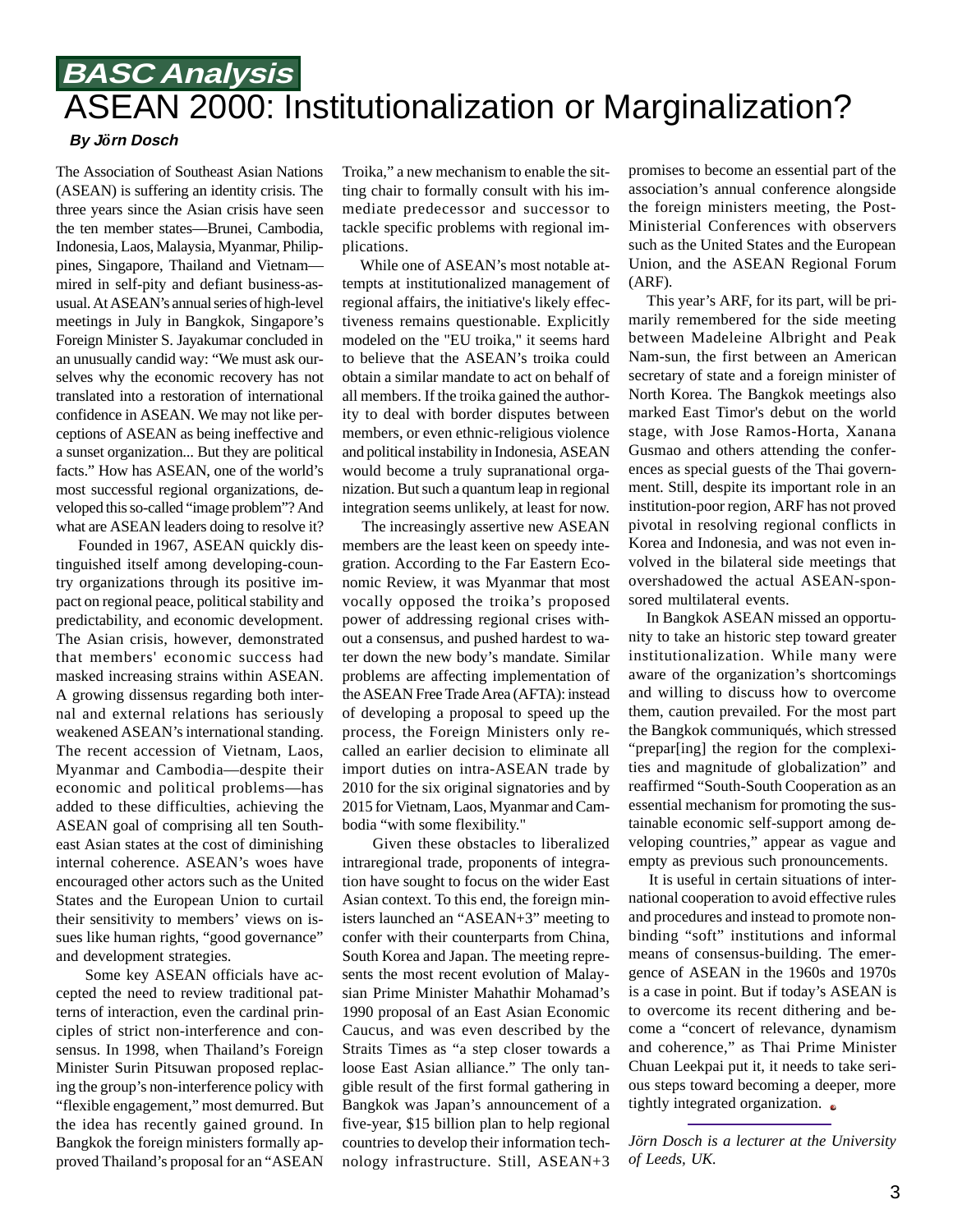# Daryl Hatano Interview

#### (continued from page 1)

bers, and there is no government funding. SIA continues to work closely with International SEMATECH on issues such as the semiconductor technology roadmap, which identifies barriers to packing more and more transistors on every chip, and which encourages research to find ways to overcome these barriers.

*BASC:* Another stated function of SIA is to provide market forecasts. How is this service utilized by SIA's members and how effective and reliable have these projections proven to be?

*Hatano:* SIA has the best statistics program in the electronics industry. Producers from around the world submit their sales data to Price Waterhouse, which releases the data in aggregate form, so no individual company's data is disclosed. We publish monthly statistics on the size of various prodare the enabling technology behind the world wide web, which is bringing people around the world closer than ever before.

*BASC:* What opportunities and/or obstacles did the Asian crisis produce, in terms of asset or manufacturing capacity acquisition and market liberalization?

*Hatano:* The Asia crisis caused significant restructuring in Korea and Japan. Two of Korea's "big three," LG and Hyundai, merged their semiconductor operations, and a number of Japanese firms left the volatile memory chip arena. While this restructuring was painful for these firms, they have emerged as stronger and, in many cases, leaner competitors.

The Asia financial crisis also promoted market liberalization in two ways. First, it forced companies to purchase the most competitive chips, be they domestic or foreign, rather than favor domestic suppliers who may

#### **"Our strategy has always been to ensure that we enjoy the same access to foreign markets as our competitors enjoy in the U.S. market."** — Daryl Hatano

uct markets by region. Our statistics program also includes semiannual forecasts for the industry. This is a very cyclical business worldwide sales were down 8 percent in 1998, but went up 19 percent last year and are projected to be up 30 percent this year. It is very difficult to forecast when the market will turn. Much of the volatility is a result of the supply side—overinvestment leading to overcapacity—rather than changes in demand.

*BASC:* Global and regional trade liberalization has suffered significant setbacks in the past two years, including the Asian financial crisis and political divisions exposed at the WTO Seattle Summit. What kind of actions have SIA and its individual members taken in response to these challenges?

*Hatano:* This industry is a big booster for free trade. I was at the Seattle WTO meeting and was disheartened by the protestors trashing of the WTO. The protestors did not understand that, over the long run, increased trade promotes the values that they were seeking to advance. Increased trade makes war less likely—war between Germany, France and England today is unthinkable in large part because of the economic integration that occurred after World War II. Our industry needs to continue to educate the public about the benefits arising from free trade—particularly since semiconductors not be as efficient. Second, it is leading financial institutions in those countries to make investment decisions on the same basis as U.S. financial institutions. The high debt to equity ratios that gave Asian producers an advantage in the past is coming down as a result of the financial reforms resulting from the crisis.

*BASC:* Generally speaking, how important is the Asia-Pacific region to the business of SIA members? Could you provide examples?

*Hatano:* Japan represents about 22 percent of world semiconductor demand, with the rest of Asia representing another 26 percent, so together Asia represents almost half of the world semiconductor market. The Asia-Pacific region is also important to U.S. companies as a production base. U.S. firms typically etch the electronic circuits on silicon wafers in factories in the United States, and then ship the wafers to South East Asia where they are cut into individual chips, packaged in plastic, and tested.

It is interesting to note that, because of this production model, trade figures are very difficult to interpret in this industry. If a U.S. firm performs \$100 of wafer production in the United States, exports the wafer to Malaysia for assembly and test, and then imports the finished product which is now worth \$130, we have a \$30 trade deficit. If U.S. production doubles, the trade figures show \$200 of

exports and \$260 in imports, or a \$60 trade deficit. In this case the doubling of the trade deficit is a positive development because it indicates a doubling of U.S. production and increased employment in the United States. I often need to explain our unique dynamics to the media.

*BASC:* Does SIA perceive a common strategic future for its members in the Asia-Pacific region? If so, which countries or markets do you think offer the greatest opportunities in the next five to ten years?

*Hatano:* Our strategy has always been to ensure that we enjoy the same access to foreign markets as our competitors enjoy in the U.S. market. We spent decades working to open the Japanese market, and the U.S.-Japan relationship suffered a number of bruises over the years from the trade frictions in our sector. Today, U.S. firms have unprecedented access to the Japan market, partly as a result of the priority a series of U.S. presidents placed on opening Japan, and partly as a result of the restructuring that Japanese firms were forced to undergo as a result of the financial crisis. We want to avoid such conflicts with China in the future, and are taking a number of steps now to encourage China to have open markets from day one. China in particular is growing rapidly: it will be the second largest PC market later this year, and it is expected to be the second largest chip consumer in the world by 2010.

*BASC*: Has the Asian-Pacific Economic Cooperation (APEC) Forum dealt with issues of concern to the semiconductor industry? Has the SIA found APEC useful and a forum for agenda setting or negotiation? *Hatano*: APEC has been a leader in lowering trade barriers—both tariff and non-tariff. APEC played a key role in advancing the Information Technology Agreement, a deal which eliminates tariffs on semiconductors, computers, and telecom equipment. SIA companies have also been involved in the APEC process to facilitate trade, such as discussions on customs procedures.

*BASC:* Aside from SIA's interactions with the U.S. government, what is its level of involvement with other governments and international organizations?

*Hatano:* Another international organization which we are directly involved in is the World Semiconductor Council. SIA represents the U.S. producers on the council, and meets with its counterparts from Europe, Japan, Korea, and Taiwan. It allows us to discuss international solutions to common challenges in technology, environmental safety and health, and public policy. The council also makes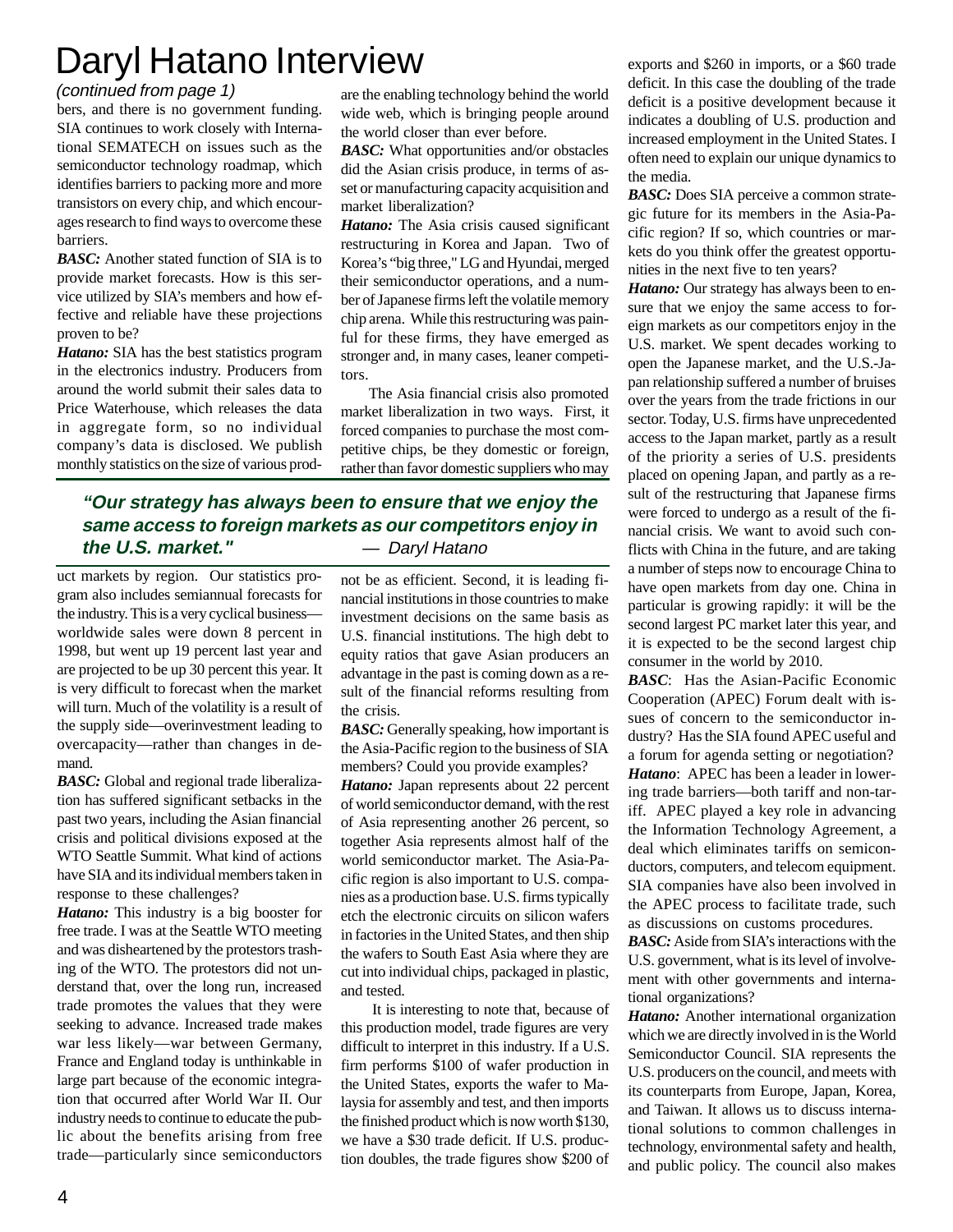## **APEC Update** The New Asia-Pacific Bilateralism: Whither APEC?

#### **By Edward A. Fogarty**

In this column last spring, we asked whether the failure of the WTO meetings in Seattle in November 1999 augured well for the status of APEC in the international trade system. While too early to make any definitive judgements, early signs suggest that the answer is "no."

This is not to suggest that commercial liberalization is moribund in the Asia-Pacific region, that APEC members have lost their appetite for trade deals, or that APEC itself is on the verge of disintegration. However, it appears that APEC has yet to present a convincing case to members and businesses that it can hold the torch of free trade while the WTO seeks to recuperate from last year's blow. Instead, bilateralism is ascendant, at least for now.

Recent months have seen a host of bilateral trade initiatives. Singapore has been the most active, engaging in bilateral trade talks with countries such as New Zealand, Canada, Chile, and Mexico. (A Singapore-Mexico agreement, expected to be signed in November, would be the first ever such deal between an East Asian and a Latin American country.) Each of the countries in negotiations with Singapore is pursuing deals with other countries with the Asia-Pacific region as well. Japan, whose government ministries are divided on the merits of bilateral free trade agreements, has also begun to get in the act. The United States—resented for its standoffishness in the Asian financial crisis and saddled with a presidency that lacks fasttrack authority to negotiate agreements—is

#### Hatano interview (continued from page 4)

policy recommendations which the governments/authorities from the five key producers then meet and discuss.

*BASC:* How does SIA feel about China's Permanent Normal Trade Relations and its imminent accession into the WTO? What, if any, actions has SIA taken on this matter?

*Hatano:* SIA fully supported Permanent Normal Trade Relations for China and was active in urging Congress to pass PNTR legislation. The U.S.-China bilateral WTO accession agreement reached last year dealt satisfactorily with all of the key issues which SIA identified, including semiconductor tariffs,

notably absent from this trend.

Where is APEC in the midst of this flurry of activity? While Barry Desker, chief executive officer of Singapore's Trade Development Board, and others have stressed that these potential bilateral deals are intended to be building blocks toward broader transpacific free trade, a variety of factors may be hampering APEC's involvement. Commercially, APEC is often perceived among businesses as a mere talking-shop that lacks the clout to drive real market opening on the Pacific Rim. Timothy Ong, chairman of the APEC Business Advisory Council, recently acknowledged the prevalence of this perception, and responded by arguing (somewhat paradoxically) that industries should moderate their expectations given the political and economic diversity of the membership and that APEC is the only realistic way to lower trade barriers throughout Asia.

Meanwhile, there may be a trend toward a narrower East Asian economic grouping that may compete with—if not entirely supplant— APEC. As Fred Bergsten argued in the *Economist* (July 15, 2000), Asian countries that spurned suggestions of an East Asian Economic Caucus only a few years ago are now beginning to reconsider. To a certain extent such a trend may be natural, considering the growing interdependence among East Asian economies. But disaffection with the United States—with its imperious imposition of the Washington Consensus and growing fondness for including labor and environmental standards on the trade agenda—is also a factor.

intellectual property, investment, government procurement, and trading and distribution rights. In addition, SIA is working to include the Chinese industry in the international semiconductor discussions through the World Semiconductor Council, and SIA shares an office in Beijing with the electronics, software, and telecom industries through the U.S. Information Technology Office (USITO). Through these mechanisms, we hope to work with the Chinese to prevent WTO compliance problems from arising in the first place, rather than trying to adjudicate trade problems before the WTO dispute panels years later.

*BASC:* Are SIA members concerned with policy debates that link trade and investment issues to non-trade issues including human APEC, of which the United States is a prominent member, was bound to suffer as a consequence of this ill-feeling.

Still, these dynamics buffeting APEC can be overplayed. Asian countries remain loath to shut out the United States, given U.S. consumers' unabated hunger for Asian imports and the U.S. military's stabilizing role in East Asian security. What's more, intra-Asian trade liberalization is not proceeding too smoothly: as Jörn Dosch points out in the BASC Analysis, the ASEAN Free Trade Association is stumbling in its pursuit of free trade throughout Southeast Asia. ASEAN+3, a grouping that includes China, Japan, and South Korea, remains similarly inchoate.

Moreover, the trend toward bilateralism may be both more benign and more limited than it appears. The keen participation in bilateral talks of New Zealand, Chile, and Mexico suggests that such deals may indeed strengthen common interests among *all* APEC members, not just those in Asia. Meanwhile, for political reasons it would be difficult to imagine a bilateral agreement between Japan and China, the most important economies in East Asia and perhaps the only pairing in the region that would have major tradediversionary consequences for others in Asia.

Given these moderating factors—and a U.S. administration willing and able to negotiate straight trade deals—the new bilateralism currently in fashion among APEC members may wane as the memory of the recent failures of multilateralism begin to fade.  $\bullet$ 

rights, national security, and labor and environmental standards? How has SIA responded to these issues?

*Hatano:* We are concerned with proposals to unilaterally cut off trade with countries whose practices we disagree with. First, these proposals ignore the positive contributions U.S. firms' overseas plants are making in improving human rights, labor conditions, and the environment. Second, the proposals ignore the fact that with economic growth, domestic attitudes change in favor of the values that Americans hold. Recently opposition parties in Korea, Taiwan, and Mexico have been elected to replace parties that had

*Continued on page 8*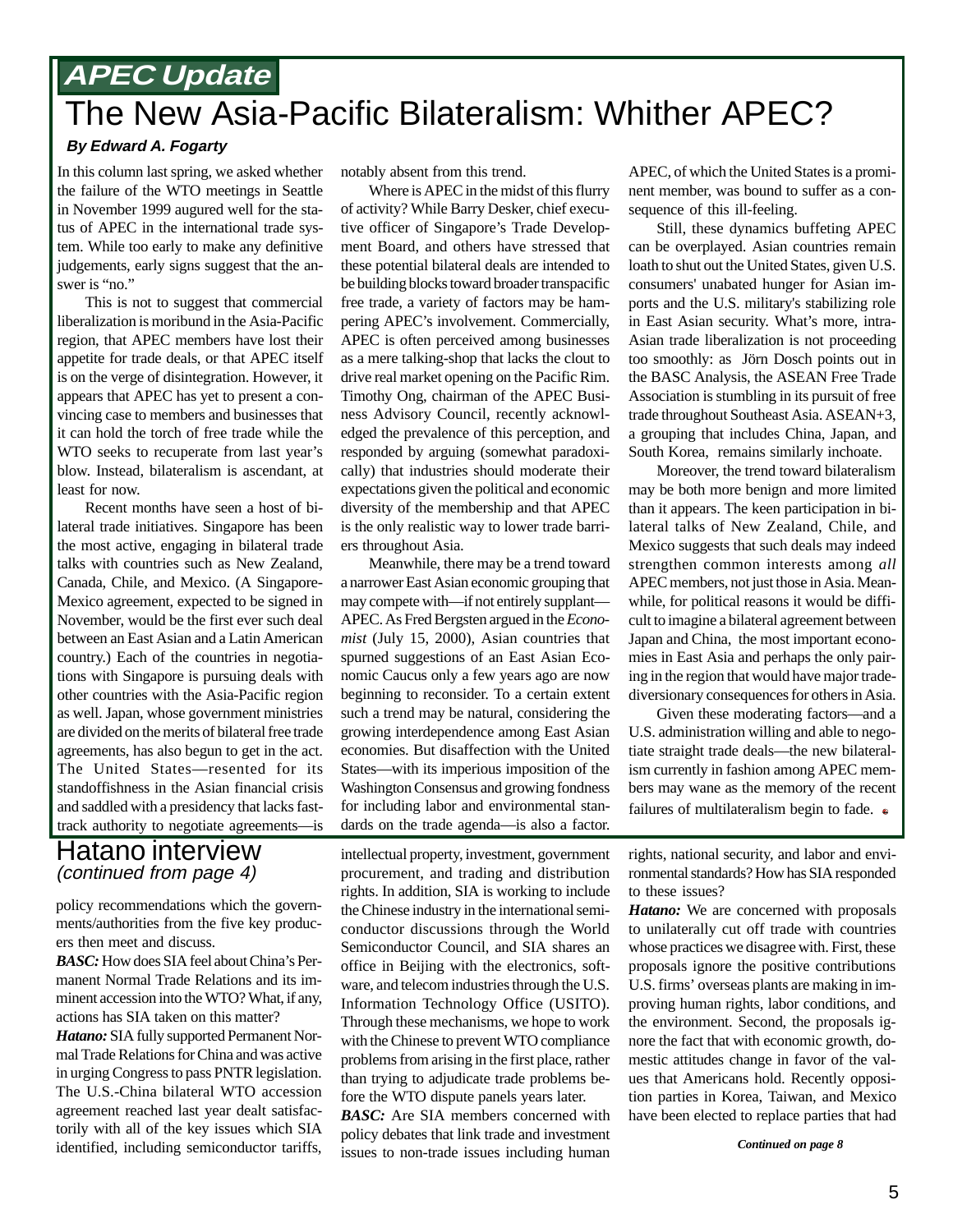## Democracy in Taiwan: Domestic Transformation and Regional Implications

**By Steve Byun**

*The following is a summary and review of several presentations made at the 20-22 August 2000 conference at the East-West Center (Honolulu, Hawaii), "Taiwan Presidential Elections: Outcome and Implications." The authors whose arguments are most reflected in this review are Alan Wachman, The Fletcher School of Law and Diplomacy; Yu-Shan Wu, National Taiwan University; Yun-han Chu, National Taiwan University; Larry Diamond, Hoover Institution; and Chua Beng-huat, National University of Singapore.*

#### **U.S.-China-Taiwan Strategic Triangle**

The security relationships between the United States, China (PRC) and Taiwan can be described as a "strategic triangle." Within a relatively self-contained framework of reference and strategic interactions, each of the three actors perceives the strategic importance of the other two, anticipating the reaction of the second when dealing with the third.

 From 1950 until 1979, the United States and Taiwan had generally amicable ties with one another and hostile relations with Beijing. The normalization of Sino-American relations and the signing of the Taiwan Relations Act in 1979 dramatically altered the formal status of the PRC and Taiwan in the international system while essentially leaving relations among the three—despite the advent of official U.S.-China ties—unchanged. As such, all this diplomatic activity has not changed the fact that this trilateral relationship has continued to reflect the balance of power among them and domestic ideological shifts over time.

 With this "strategic triangle" model as their theoretical framework, several presenters assessed whether this year's presidential election will affect cross-strait relations. The rapid democratization of Taiwan from the late 1980s has added a new dimension: popularly elected presidents Lee Teng-hui and now Chen Shuibian have had to respond to popular pressures to address the diplomatic isolation and ambiguous nationhood identity of Taiwan. But does Taiwan's political transformation represent a fundamental break with old patterns in the strategic triangle?

 Many scholars believe that China and/or the United States may indeed perceive Chen Sui-bian's victory as a harbinger of change. Beijing might interpret the situation as an excuse for both the United States and Taiwan to push for a greater autonomy (if not independence) of Taiwan. In this case, China would try to thwart the creeping independence of Taiwan through threatening to use force. The United States, in turn, would likely feel compelled to provide a stronger military support for Taiwan, as an unchecked Chinese takeover of Taiwan would severely damage U.S. credibility in the region and have major political consequences at home. No American president would want to face the inevitable question "Who lost Taiwan?"

 Thus one might conclude that Chen's election portends spiraling tensions among the three. Yet what has happened thus far does not suggest that a state of increased tension is or will be inevitable, because:

- The United States urged cautious relaxation of tensions and provided assurances to both sides that its "one-China" policy had not changed.
- Chinese Communist Party elites in Beijing have adopted a "wait and see" approach.
- In his inauguration speech, Chen proclaimed that Taiwan would not declare independence if it were not attacked.

While events over the longer term may belie the current state of calm, there have been few short-term repercussions for U.S.-China-Taiwan relations from the election of the avowedly pro-independence Chen.

 The strategic triangle model offers a number of explanations for this surprising stability. First, the United States has its own reasons to play the role of moderator between China and Taiwan. According to Alan Wachman, U.S. support for Taiwan is "motivated less by a genuine concern for the autonomy of Taiwan's citizenry and more by a sense that Beijing should not be permitted by the United States to 'get away with' a forceful absorption of a democratic state." That said, the United States does not support a unilateral declaration of Taiwanese independence due to the likelihood of a violent Chinese response. Hence the U.S. policy of "strategic ambiguity" gives each side an incentive to proceed cautiously.

 Second, the PRC itself has few incentives to seek to unilaterally overturn the status quo. Beijing cannot afford to let Taiwan dismantle the principle of "one-China," since such a violation of "China's territorial integrity and national sovereignty" could undermine the legitimacy of the government. But as long as Taiwan does not declare independence, China faces mostly negative incentives to engage in the use of force or an arms race due to the high costs of such a course, both financially and in terms of the PRC's international status. Therefore, China's approach has been to repeatedly caution Taiwan against independence and to follow a "wait and see" policy.

 Taiwan, for its part, has little immediate impetus to declare independence. As the weakest actor in the strategic triangle, Taiwan is strongly constrained by its structural inferiority and the associated security dependency on the United States. Without U.S. sup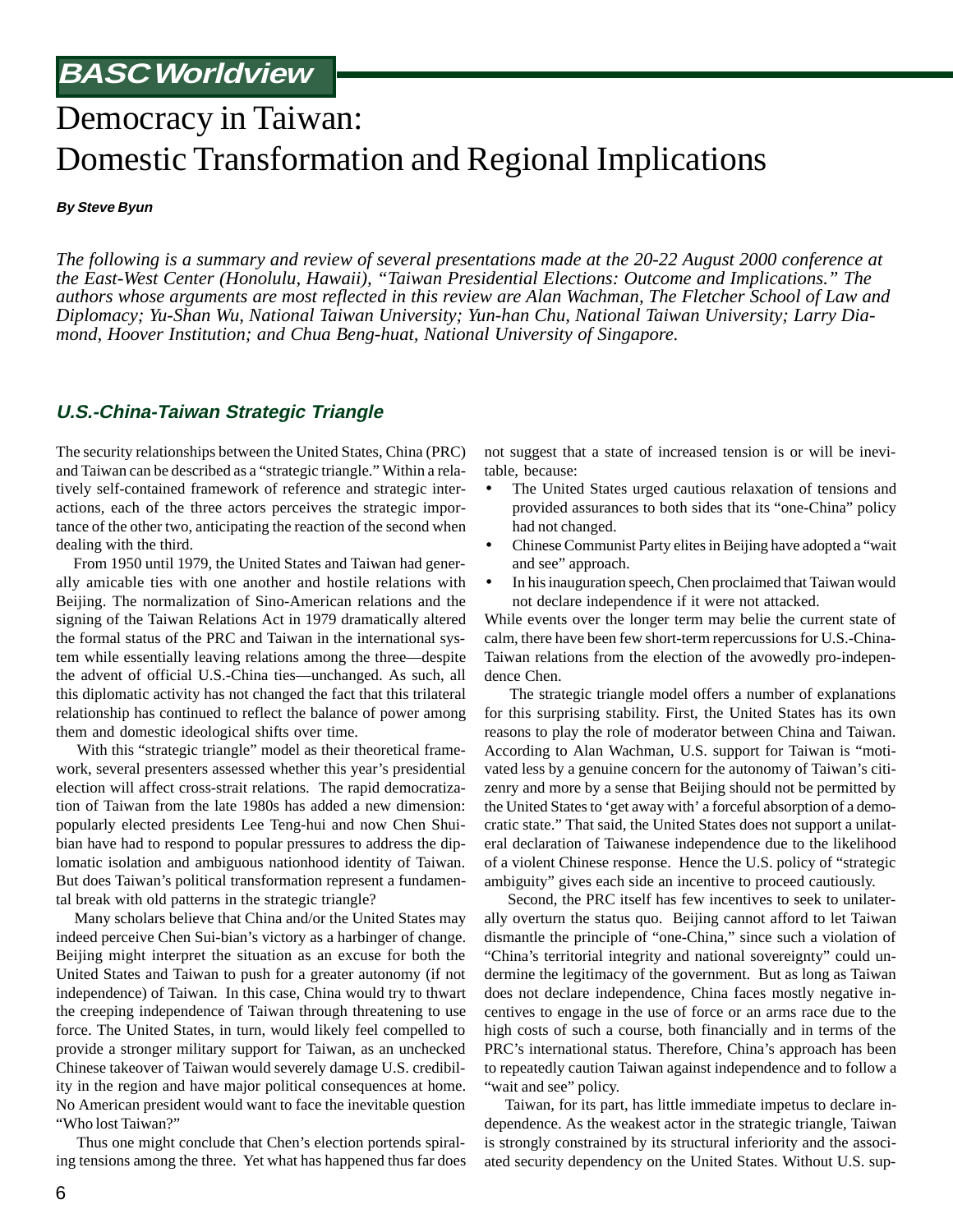port—recently reaffirmed by the Clinton administration after Chen's victory—Taiwan would surely lose a protracted war against mainland. Therefore, even though it seeks to maintain and enhance its current autonomy, Taiwan's position in the strategic triangle heavily constrains the extent to which it can actively project a proindependence foreign policy.

 What remains unclear in this model of the strategic triangle is whether the relatively stable power dynamics among the three will be upset by ongoing flux in the respective domestic politics. Chen is only the first of what will be "three transitions from one-long governing president to another." With the U.S. presidential election imminent and the end of Jiang Zemin's term as president of PRC in 2002, one anticipates the potential for two major policy realignments in the near future. While one might expect continuity in U.S. policy regardless of the winner of the presidential election, Chinese foreign policy realignments have historically reacted to crisis in domestic legitimacy. If the Chinese leadership transition in 2002 is tumultuous, Chinese foreign policy will likely swing toward aggressive resolution of the Taiwan question, as an aggressive-nationalist foreign policy has often proved effective in rallying Chinese people behind the existing regime. How the United States, China and Taiwan each copes with its own internal political transitions should prove a key variable in determining the future of the strategic triangle.

#### **Has Taiwan consolidated democracy?**

Taiwan's recent elections were a watershed for the country's burgeoning democracy. After the election results became public, the long-ruling Kuomintang (KMT) acknowledged its defeat and the military reaffirmed its loyalty to the constitutional process. Such magnanimity has generally not been the norm in political transitions in the region. In the past, when an entrenched regime in an East Asian country was faced with losing its grip on power, ruling cliques preferred constitutionally dubious means—as with President Suharto's "New Order" in Indonesia after 1965—or overtly extra-constitutional means—as with Chun Du-hwan in South Korea after the assassination of Park Chung-hee—to retain control. By comparison, Taiwan's transition was remarkably smooth.

 However, such an optimistic picture can be misleading, as Taiwan still has many difficult challenges left to face. Yun-han Chu and Larry Diamond point out "the credibility, legitimacy and integrity of the existing constitutional order were under severe strain" toward the end of Lee Teng-hui's tenure, and the underlying strength of this constitutional order still remains unclear. On September 4, 1999, the National Assembly passed a series of constitutional changes, including an extension of members of the Assembly's terms by more than two years even though public opinion was strongly against such a measure. In response to such a seemingly blatant breach of the constitution, the Legislative Yuan requested the Council of Grand Justice to rule on the legality of such actions. However, even though it appears clear that the amendments were unconstitutional, it is not self-evident that the Council has the authority to reject any constitutional amendments passed by the National Assembly, and so the Council had to postpone the ruling until after the presidential election. Also, President Chen

Sui-bian faces a difficult choice between strengthening the stability of the constitutional order through a rigorous observation of the Constitution (which will somewhat undermine his capacity to set the policy agenda) or aggrandizing the office of the president through further "constitutional tinkering." Until the constitution achieves a more stable and institutionalized status, the normal ebb and flow of politics will in itself remain a threat to Taiwanese democracy.

 Another problem is that of Taiwanese Mafia politics." Because of the longstanding relationship between the KMT and the Mafia, the problem of "black and gold politics"—the intimate relationship between the "black" Mafia and the "gold" politicians is deeply entrenched. Opposition presidential candidates James Soong and Chen Sui-bian both campaigned against the corruption endemic to KMT rule, promising to cleanse the relationship between business and politics. In many ways, the outcome of this election symbolizes the extent to which the Taiwanese people perceive corruption as a threat to Taiwan's democracy. Yet a change in government will not in itself bring an end to corruption. Not only is "Mafia politics" deeply ingrained, but Chen's need to gain support from the regional leaders will hinder his efforts to tackle the problem of "black and gold politics." Since in many regions the leaders need the support of the Mafia in order to remain in power, Chen would face grave difficulties from those regional leaders, who depend on the Mafia, once he embarks on purging the Mafia from the realm of politics.

 Such underlying difficulties serve as a cautionary note to those who claim that Taiwan has consolidated democratic rule. Furthermore, these caveats have implications for other countries in the Asia-Pacific region that are going through the process of democratic consolidation. The recent experience of Indonesia, with reform-minded Abdurrahman Wahid being elected president, has been identified as bolstering the claim that much of the Asia-Pacific region is successfully completing the process of democratization. Yet Indonesia's transition has hardly been free of complications. Residents of the region of Aceh, taking advantage of Jakarta's looser grip on the reins of control, have through their secessionist activities called into question the unity of Indonesia in the wake of the successful (if bloody) independence of East Timor. Indeed Wahid's seeming fecklessness may undermine democratic rule in addition to his own personal popularity.

 One might add that similar problems beset leaders in other democracies in the region. In the Phillipines, for example, the government of President Joseph Estrada is deeply unpopular, fighting an enervating struggle against Muslim separatists. In Thailand, endemic corruption and a relatively shaky recovery from the Asian financial crisis have hampered democratic governance. Even South Korea, where Kim Dae-jung has won the Nobel Peace Prize for his "sunshine policy" toward North Korea, has only seen one actual democratic transfer of power in a country whose politics are sharply divided along regional lines.

 While it is difficult to generalize across countries with vastly different historical experiences, for the sake of predicting the future of Taiwanese democracy, they remind us that consolidation is not an inevitable result of democratization—particularly in such a dangerous and volatile region.  $\bullet$